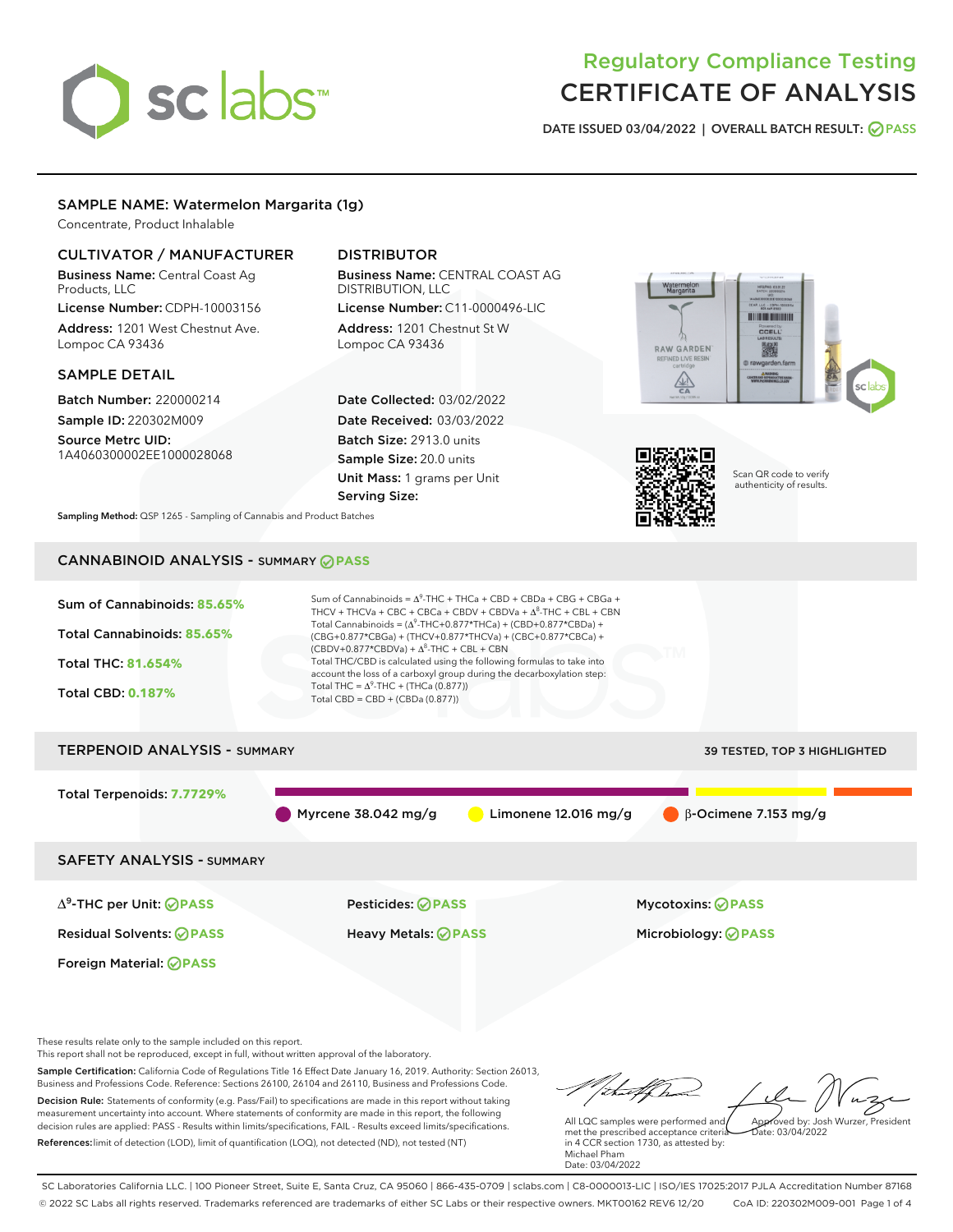



WATERMELON MARGARITA (1G) | DATE ISSUED 03/04/2022 | OVERALL BATCH RESULT: @ PASS

#### CANNABINOID TEST RESULTS - 03/03/2022 2 PASS

Tested by high-performance liquid chromatography with diode-array detection (HPLC-DAD). **Method:** QSP 1157 - Analysis of Cannabinoids by HPLC-DAD

#### TOTAL CANNABINOIDS: **85.65%**

Total Cannabinoids (Total THC) + (Total CBD) + (Total CBG) + (Total THCV) + (Total CBC) +  $(Total CBDV) +  $\Delta^8$ -THC + CBL + CBN$ 

TOTAL THC: **81.654%** Total THC (Δ<sup>9</sup>-THC+0.877\*THCa)

TOTAL CBD: **0.187%**

Total CBD (CBD+0.877\*CBDa)

TOTAL CBG: 2.921% Total CBG (CBG+0.877\*CBGa)

TOTAL THCV: 0.68% Total THCV (THCV+0.877\*THCVa)

TOTAL CBC: ND Total CBC (CBC+0.877\*CBCa)

TOTAL CBDV: ND Total CBDV (CBDV+0.877\*CBDVa)

| <b>COMPOUND</b>  | LOD/LOQ<br>(mg/g)          | <b>MEASUREMENT</b><br><b>UNCERTAINTY</b><br>(mg/g) | <b>RESULT</b><br>(mg/g) | <b>RESULT</b><br>(%) |
|------------------|----------------------------|----------------------------------------------------|-------------------------|----------------------|
| $\Lambda^9$ -THC | 0.06/0.26                  | ±21.883                                            | 816.54                  | 81.654               |
| <b>CBG</b>       | 0.06/0.19                  | ±0.897                                             | 29.21                   | 2.921                |
| <b>THCV</b>      | 0.1/0.2                    | ±0.26                                              | 6.8                     | 0.68                 |
| <b>CBN</b>       | 0.1/0.3                    | ±0.11                                              | 2.1                     | 0.21                 |
| <b>CBD</b>       | 0.07/0.29                  | ±0.067                                             | 1.87                    | 0.187                |
| $\Delta^8$ -THC  | 0.1 / 0.4                  | N/A                                                | <b>ND</b>               | <b>ND</b>            |
| <b>THCa</b>      | 0.05/0.14                  | N/A                                                | <b>ND</b>               | <b>ND</b>            |
| <b>THCVa</b>     | 0.07 / 0.20                | N/A                                                | <b>ND</b>               | <b>ND</b>            |
| <b>CBDa</b>      | 0.02/0.19                  | N/A                                                | <b>ND</b>               | <b>ND</b>            |
| <b>CBDV</b>      | 0.04 / 0.15                | N/A                                                | <b>ND</b>               | <b>ND</b>            |
| <b>CBDVa</b>     | 0.03/0.53                  | N/A                                                | <b>ND</b>               | <b>ND</b>            |
| <b>CBGa</b>      | 0.1/0.2                    | N/A                                                | <b>ND</b>               | <b>ND</b>            |
| <b>CBL</b>       | 0.06 / 0.24                | N/A                                                | <b>ND</b>               | <b>ND</b>            |
| <b>CBC</b>       | 0.2 / 0.5                  | N/A                                                | <b>ND</b>               | <b>ND</b>            |
| <b>CBCa</b>      | 0.07/0.28                  | N/A                                                | <b>ND</b>               | <b>ND</b>            |
|                  | <b>SUM OF CANNABINOIDS</b> |                                                    | 856.5 mg/g              | 85.65%               |

#### **UNIT MASS: 1 grams per Unit**

| $\Delta^9$ -THC per Unit               | 1100 per-package limit | 816.54 mg/unit  | <b>PASS</b> |
|----------------------------------------|------------------------|-----------------|-------------|
| <b>Total THC per Unit</b>              |                        | 816.54 mg/unit  |             |
| <b>CBD per Unit</b>                    |                        | $1.87$ mg/unit  |             |
| <b>Total CBD per Unit</b>              |                        | $1.87$ mg/unit  |             |
| <b>Sum of Cannabinoids</b><br>per Unit |                        | 856.5 mg/unit   |             |
| <b>Total Cannabinoids</b><br>per Unit  |                        | $856.5$ mg/unit |             |

#### TERPENOID TEST RESULTS - 03/04/2022

Terpene analysis utilizing gas chromatography-flame ionization detection (GC-FID). **Method:** QSP 1192 - Analysis of Terpenoids by GC-FID

| <b>COMPOUND</b>           | LOD/LOQ<br>(mg/g) | <b>MEASUREMENT</b><br><b>UNCERTAINTY</b><br>(mg/g) | <b>RESULT</b><br>(mg/g)                         | <b>RESULT</b><br>(%) |
|---------------------------|-------------------|----------------------------------------------------|-------------------------------------------------|----------------------|
| <b>Myrcene</b>            | 0.008 / 0.025     | ±0.3804                                            | 38.042                                          | 3.8042               |
| Limonene                  | 0.005 / 0.016     | ±0.1334                                            | 12.016                                          | 1.2016               |
| β-Ocimene                 | 0.006 / 0.020     | ±0.1788                                            | 7.153                                           | 0.7153               |
| β-Caryophyllene           | 0.004 / 0.012     | ±0.1323                                            | 4.777                                           | 0.4777               |
| Terpinolene               | 0.008 / 0.026     | ±0.0568                                            | 3.573                                           | 0.3573               |
| $\alpha$ -Pinene          | 0.005 / 0.017     | ±0.0168                                            | 2.505                                           | 0.2505               |
| $\beta$ -Pinene           | 0.004 / 0.014     | ±0.0217                                            | 2.443                                           | 0.2443               |
| Linalool                  | 0.009 / 0.032     | ±0.0650                                            | 2.195                                           | 0.2195               |
| $\alpha$ -Humulene        | 0.009/0.029       | ±0.0298                                            | 1.191                                           | 0.1191               |
| Fenchol                   | 0.010 / 0.034     | ±0.0186                                            | 0.618                                           | 0.0618               |
| Valencene                 | 0.009 / 0.030     | ±0.0314                                            | 0.585                                           | 0.0585               |
| Terpineol                 | 0.009 / 0.031     | ±0.0270                                            | 0.565                                           | 0.0565               |
| trans- $\beta$ -Farnesene | 0.008 / 0.025     | ±0.0107                                            | 0.388                                           | 0.0388               |
| Camphene                  | 0.005 / 0.015     | ±0.0020                                            | 0.222                                           | 0.0222               |
| Guaiol                    | 0.009 / 0.030     | ±0.0076                                            | 0.207                                           | 0.0207               |
| $\alpha$ -Bisabolol       | 0.008 / 0.026     | ±0.0086                                            | 0.207                                           | 0.0207               |
| <b>Borneol</b>            | 0.005 / 0.016     | ±0.0060                                            | 0.184                                           | 0.0184               |
| <b>Nerolidol</b>          | 0.006 / 0.019     | ±0.0087                                            | 0.177                                           | 0.0177               |
| $\alpha$ -Phellandrene    | 0.006 / 0.020     | ±0.0018                                            | 0.168                                           | 0.0168               |
| $\Delta^3$ -Carene        | 0.005 / 0.018     | ±0.0015                                            | 0.133                                           | 0.0133               |
| $\alpha$ -Terpinene       | 0.005 / 0.017     | ±0.0014                                            | 0.125                                           | 0.0125               |
| Fenchone                  | 0.009 / 0.028     | ±0.0028                                            | 0.124                                           | 0.0124               |
| $\gamma$ -Terpinene       | 0.006 / 0.018     | ±0.0010                                            | 0.077                                           | 0.0077               |
| Citronellol               | 0.003 / 0.010     | ±0.0021                                            | 0.054                                           | 0.0054               |
| Caryophyllene<br>Oxide    | 0.010 / 0.033     | N/A                                                | <loq< th=""><th><loq< th=""></loq<></th></loq<> | <loq< th=""></loq<>  |
| Sabinene                  | 0.004 / 0.014     | N/A                                                | <b>ND</b>                                       | <b>ND</b>            |
| p-Cymene                  | 0.005 / 0.016     | N/A                                                | <b>ND</b>                                       | <b>ND</b>            |
| Eucalyptol                | 0.006 / 0.018     | N/A                                                | ND                                              | <b>ND</b>            |
| Sabinene Hydrate          | 0.006 / 0.022     | N/A                                                | <b>ND</b>                                       | ND                   |
| Isopulegol                | 0.005 / 0.016     | N/A                                                | <b>ND</b>                                       | <b>ND</b>            |
| Camphor                   | 0.006 / 0.019     | N/A                                                | ND                                              | ND                   |
| Isoborneol                | 0.004 / 0.012     | N/A                                                | <b>ND</b>                                       | <b>ND</b>            |
| Menthol                   | 0.008 / 0.025     | N/A                                                | <b>ND</b>                                       | <b>ND</b>            |
| Nerol                     | 0.003 / 0.011     | N/A                                                | ND                                              | ND                   |
| Pulegone                  | 0.003 / 0.011     | N/A                                                | ND                                              | ND                   |
| Geraniol                  | 0.002 / 0.007     | N/A                                                | <b>ND</b>                                       | <b>ND</b>            |
| <b>Geranyl Acetate</b>    | 0.004 / 0.014     | N/A                                                | ND                                              | ND                   |
| $\alpha$ -Cedrene         | 0.005 / 0.016     | N/A                                                | <b>ND</b>                                       | ND                   |
| Cedrol                    | 0.008 / 0.027     | N/A                                                | <b>ND</b>                                       | ND                   |
| <b>TOTAL TERPENOIDS</b>   |                   |                                                    | 77.729 mg/g                                     | 7.7729%              |

SC Laboratories California LLC. | 100 Pioneer Street, Suite E, Santa Cruz, CA 95060 | 866-435-0709 | sclabs.com | C8-0000013-LIC | ISO/IES 17025:2017 PJLA Accreditation Number 87168 © 2022 SC Labs all rights reserved. Trademarks referenced are trademarks of either SC Labs or their respective owners. MKT00162 REV6 12/20 CoA ID: 220302M009-001 Page 2 of 4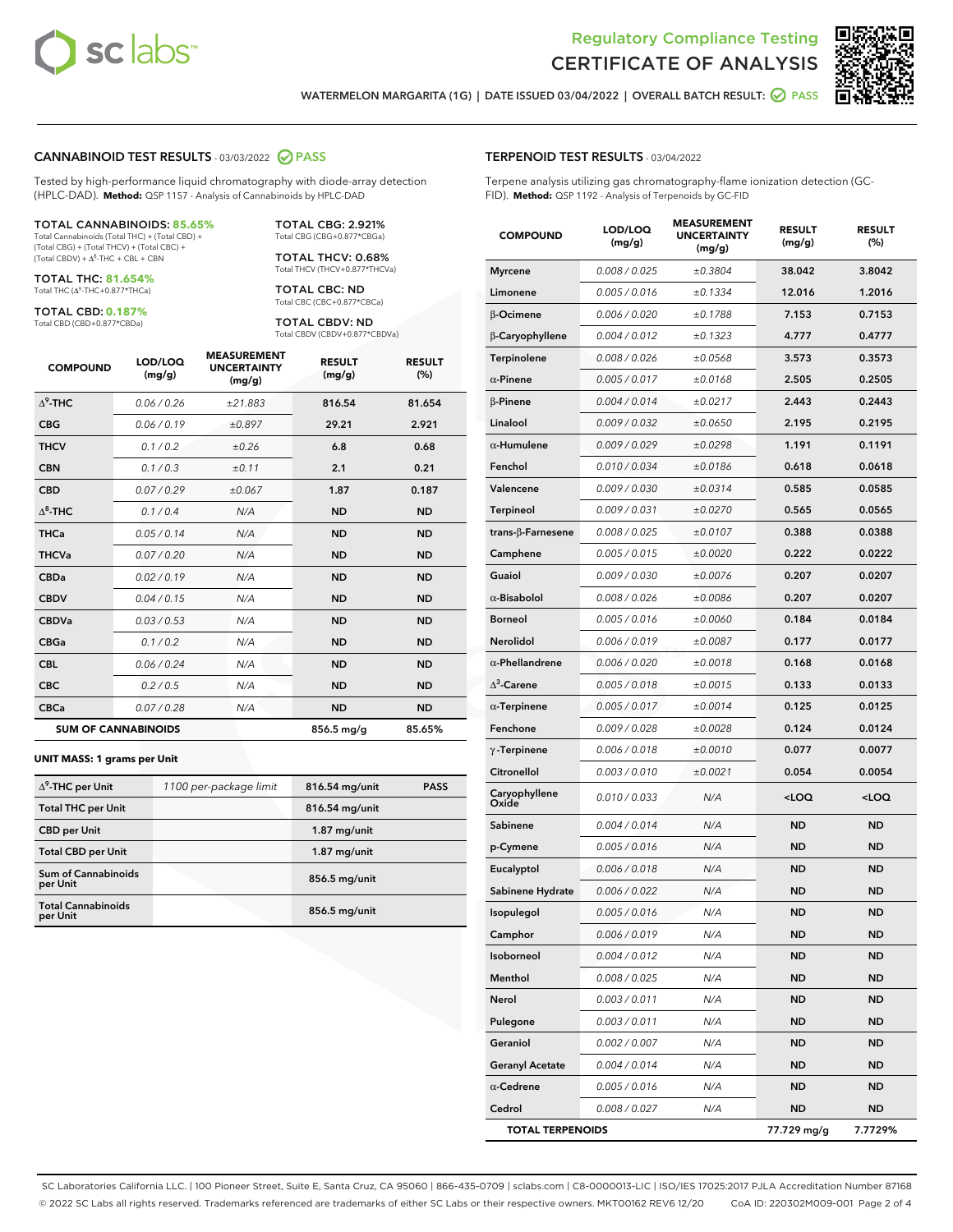



WATERMELON MARGARITA (1G) | DATE ISSUED 03/04/2022 | OVERALL BATCH RESULT: @ PASS

# CATEGORY 1 PESTICIDE TEST RESULTS - 03/04/2022 2 PASS

Pesticide and plant growth regulator analysis utilizing high-performance liquid chromatography-mass spectrometry (HPLC-MS) or gas chromatography-mass spectrometry (GC-MS). \*GC-MS utilized where indicated. **Method:** QSP 1212 - Analysis of Pesticides and Mycotoxins by LC-MS or QSP 1213 - Analysis of Pesticides by GC-MS

| <b>COMPOUND</b>             | LOD/LOQ<br>$(\mu g/g)$ | <b>ACTION</b><br>LIMIT<br>$(\mu g/g)$ | <b>MEASUREMENT</b><br><b>UNCERTAINTY</b><br>$(\mu g/g)$ | <b>RESULT</b><br>$(\mu g/g)$ | <b>RESULT</b> |  |
|-----------------------------|------------------------|---------------------------------------|---------------------------------------------------------|------------------------------|---------------|--|
| Aldicarb                    | 0.03 / 0.08            | $\ge$ LOD                             | N/A                                                     | <b>ND</b>                    | <b>PASS</b>   |  |
| Carbofuran                  | 0.02 / 0.05            | $>$ LOD                               | N/A                                                     | <b>ND</b>                    | <b>PASS</b>   |  |
| Chlordane*                  | 0.03 / 0.08            | $\ge$ LOD                             | N/A                                                     | <b>ND</b>                    | <b>PASS</b>   |  |
| Chlorfenapyr*               | 0.03/0.10              | $\ge$ LOD                             | N/A                                                     | <b>ND</b>                    | <b>PASS</b>   |  |
| Chlorpyrifos                | 0.02/0.06              | $>$ LOD                               | N/A                                                     | <b>ND</b>                    | <b>PASS</b>   |  |
| Coumaphos                   | 0.02 / 0.07            | $\ge$ LOD                             | N/A                                                     | <b>ND</b>                    | <b>PASS</b>   |  |
| Daminozide                  | 0.02 / 0.07            | $\ge$ LOD                             | N/A                                                     | <b>ND</b>                    | <b>PASS</b>   |  |
| <b>Dichlorvos</b><br>(DDVP) | 0.03/0.09              | $\ge$ LOD                             | N/A                                                     | <b>ND</b>                    | <b>PASS</b>   |  |
| Dimethoate                  | 0.03/0.08              | $>$ LOD                               | N/A                                                     | <b>ND</b>                    | <b>PASS</b>   |  |
| Ethoprophos                 | 0.03/0.10              | $\ge$ LOD                             | N/A                                                     | <b>ND</b>                    | <b>PASS</b>   |  |
| Etofenprox                  | 0.02 / 0.06            | $>$ LOD                               | N/A                                                     | <b>ND</b>                    | <b>PASS</b>   |  |
| Fenoxycarb                  | 0.03/0.08              | $>$ LOD                               | N/A                                                     | <b>ND</b>                    | <b>PASS</b>   |  |
| Fipronil                    | 0.03 / 0.08            | $\ge$ LOD                             | N/A                                                     | <b>ND</b>                    | <b>PASS</b>   |  |
| Imazalil                    | 0.02/0.06              | $>$ LOD                               | N/A                                                     | <b>ND</b>                    | <b>PASS</b>   |  |
| <b>Methiocarb</b>           | 0.02 / 0.07            | $\ge$ LOD                             | N/A                                                     | <b>ND</b>                    | <b>PASS</b>   |  |
| Parathion-methyl            | 0.03/0.10              | $\ge$ LOD                             | N/A                                                     | <b>ND</b>                    | <b>PASS</b>   |  |
| <b>Mevinphos</b>            | 0.03/0.09              | $>$ LOD                               | N/A                                                     | <b>ND</b>                    | <b>PASS</b>   |  |
| Paclobutrazol               | 0.02 / 0.05            | $\ge$ LOD                             | N/A                                                     | <b>ND</b>                    | <b>PASS</b>   |  |
| Propoxur                    | 0.03/0.09              | $>$ LOD                               | N/A                                                     | <b>ND</b>                    | <b>PASS</b>   |  |
| Spiroxamine                 | 0.03 / 0.08            | $\ge$ LOD                             | N/A                                                     | <b>ND</b>                    | <b>PASS</b>   |  |
| Thiacloprid                 | 0.03/0.10              | $\ge$ LOD                             | N/A                                                     | <b>ND</b>                    | <b>PASS</b>   |  |
|                             |                        |                                       |                                                         |                              |               |  |

# CATEGORY 2 PESTICIDE TEST RESULTS - 03/04/2022 2 PASS

| <b>COMPOUND</b>          | LOD/LOO<br>$(\mu g/g)$ | <b>ACTION</b><br><b>LIMIT</b><br>(µg/g) | <b>MEASUREMENT</b><br><b>UNCERTAINTY</b><br>$(\mu g/g)$ | <b>RESULT</b><br>$(\mu g/g)$ | <b>RESULT</b> |  |
|--------------------------|------------------------|-----------------------------------------|---------------------------------------------------------|------------------------------|---------------|--|
| Abamectin                | 0.03/0.10              | 0.1                                     | N/A                                                     | <b>ND</b>                    | <b>PASS</b>   |  |
| Acephate                 | 0.02/0.07              | 0.1                                     | N/A                                                     | <b>ND</b>                    | <b>PASS</b>   |  |
| Acequinocyl              | 0.02/0.07              | 0.1                                     | N/A                                                     | <b>ND</b>                    | <b>PASS</b>   |  |
| Acetamiprid              | 0.02/0.05              | 0.1                                     | N/A                                                     | <b>ND</b>                    | <b>PASS</b>   |  |
| Azoxystrobin             | 0.02/0.07              | 0.1                                     | N/A                                                     | <b>ND</b>                    | <b>PASS</b>   |  |
| <b>Bifenazate</b>        | 0.01/0.04              | 0.1                                     | N/A                                                     | <b>ND</b>                    | <b>PASS</b>   |  |
| <b>Bifenthrin</b>        | 0.02/0.05              | 3                                       | N/A                                                     | <b>ND</b>                    | <b>PASS</b>   |  |
| <b>Boscalid</b>          | 0.03/0.09              | 0.1                                     | N/A                                                     | <b>ND</b>                    | <b>PASS</b>   |  |
| Captan                   | 0.19/0.57              | 0.7                                     | N/A                                                     | <b>ND</b>                    | <b>PASS</b>   |  |
| Carbaryl                 | 0.02/0.06              | 0.5                                     | N/A                                                     | <b>ND</b>                    | <b>PASS</b>   |  |
| Chlorantranilip-<br>role | 0.04/0.12              | 10                                      | N/A                                                     | <b>ND</b>                    | <b>PASS</b>   |  |
| Clofentezine             | 0.03/0.09              | 0.1                                     | N/A                                                     | <b>ND</b>                    | <b>PASS</b>   |  |

# CATEGORY 2 PESTICIDE TEST RESULTS - 03/04/2022 continued

| <b>COMPOUND</b>               | LOD/LOQ<br>(µg/g) | <b>ACTION</b><br><b>LIMIT</b><br>(µg/g) | <b>MEASUREMENT</b><br><b>UNCERTAINTY</b><br>$(\mu g/g)$ | <b>RESULT</b><br>(µg/g) | <b>RESULT</b> |
|-------------------------------|-------------------|-----------------------------------------|---------------------------------------------------------|-------------------------|---------------|
| Cyfluthrin                    | 0.12 / 0.38       | $\overline{c}$                          | N/A                                                     | <b>ND</b>               | <b>PASS</b>   |
| Cypermethrin                  | 0.11 / 0.32       | 1                                       | N/A                                                     | <b>ND</b>               | <b>PASS</b>   |
| <b>Diazinon</b>               | 0.02 / 0.05       | 0.1                                     | N/A                                                     | <b>ND</b>               | <b>PASS</b>   |
| Dimethomorph                  | 0.03 / 0.09       | 2                                       | N/A                                                     | <b>ND</b>               | <b>PASS</b>   |
| Etoxazole                     | 0.02 / 0.06       | 0.1                                     | N/A                                                     | <b>ND</b>               | <b>PASS</b>   |
| Fenhexamid                    | 0.03 / 0.09       | 0.1                                     | N/A                                                     | <b>ND</b>               | <b>PASS</b>   |
| Fenpyroximate                 | 0.02 / 0.06       | 0.1                                     | N/A                                                     | <b>ND</b>               | <b>PASS</b>   |
| Flonicamid                    | 0.03 / 0.10       | 0.1                                     | N/A                                                     | <b>ND</b>               | <b>PASS</b>   |
| Fludioxonil                   | 0.03 / 0.10       | 0.1                                     | N/A                                                     | <b>ND</b>               | <b>PASS</b>   |
| Hexythiazox                   | 0.02 / 0.07       | 0.1                                     | N/A                                                     | <b>ND</b>               | <b>PASS</b>   |
| Imidacloprid                  | 0.04 / 0.11       | 5                                       | N/A                                                     | <b>ND</b>               | <b>PASS</b>   |
| Kresoxim-methyl               | 0.02 / 0.07       | 0.1                                     | N/A                                                     | <b>ND</b>               | <b>PASS</b>   |
| Malathion                     | 0.03 / 0.09       | 0.5                                     | N/A                                                     | <b>ND</b>               | <b>PASS</b>   |
| Metalaxyl                     | 0.02 / 0.07       | $\overline{c}$                          | N/A                                                     | <b>ND</b>               | <b>PASS</b>   |
| Methomyl                      | 0.03 / 0.10       | 1                                       | N/A                                                     | <b>ND</b>               | <b>PASS</b>   |
| Myclobutanil                  | 0.03 / 0.09       | 0.1                                     | N/A                                                     | <b>ND</b>               | <b>PASS</b>   |
| Naled                         | 0.02 / 0.07       | 0.1                                     | N/A                                                     | <b>ND</b>               | <b>PASS</b>   |
| Oxamyl                        | 0.04 / 0.11       | 0.5                                     | N/A                                                     | ND                      | <b>PASS</b>   |
| Pentachloronitro-<br>benzene* | 0.03 / 0.09       | 0.1                                     | N/A                                                     | <b>ND</b>               | <b>PASS</b>   |
| Permethrin                    | 0.04 / 0.12       | 0.5                                     | N/A                                                     | <b>ND</b>               | <b>PASS</b>   |
| Phosmet                       | 0.03 / 0.10       | 0.1                                     | N/A                                                     | <b>ND</b>               | <b>PASS</b>   |
| Piperonyl<br><b>Butoxide</b>  | 0.02 / 0.07       | 3                                       | N/A                                                     | <b>ND</b>               | <b>PASS</b>   |
| Prallethrin                   | 0.03 / 0.08       | 0.1                                     | N/A                                                     | <b>ND</b>               | <b>PASS</b>   |
| Propiconazole                 | 0.02 / 0.07       | 0.1                                     | N/A                                                     | <b>ND</b>               | <b>PASS</b>   |
| Pyrethrins                    | 0.04 / 0.12       | 0.5                                     | N/A                                                     | <b>ND</b>               | <b>PASS</b>   |
| Pyridaben                     | 0.02 / 0.07       | 0.1                                     | N/A                                                     | <b>ND</b>               | <b>PASS</b>   |
| Spinetoram                    | 0.02 / 0.07       | 0.1                                     | N/A                                                     | <b>ND</b>               | <b>PASS</b>   |
| Spinosad                      | 0.02 / 0.07       | 0.1                                     | N/A                                                     | <b>ND</b>               | <b>PASS</b>   |
| Spiromesifen                  | 0.02 / 0.05       | 0.1                                     | N/A                                                     | <b>ND</b>               | <b>PASS</b>   |
| Spirotetramat                 | 0.02 / 0.06       | 0.1                                     | N/A                                                     | <b>ND</b>               | <b>PASS</b>   |
| Tebuconazole                  | 0.02 / 0.07       | 0.1                                     | N/A                                                     | <b>ND</b>               | <b>PASS</b>   |
| Thiamethoxam                  | 0.03 / 0.10       | 5                                       | N/A                                                     | <b>ND</b>               | <b>PASS</b>   |
| Trifloxystrobin               | 0.03 / 0.08       | 0.1                                     | N/A                                                     | <b>ND</b>               | <b>PASS</b>   |

SC Laboratories California LLC. | 100 Pioneer Street, Suite E, Santa Cruz, CA 95060 | 866-435-0709 | sclabs.com | C8-0000013-LIC | ISO/IES 17025:2017 PJLA Accreditation Number 87168 © 2022 SC Labs all rights reserved. Trademarks referenced are trademarks of either SC Labs or their respective owners. MKT00162 REV6 12/20 CoA ID: 220302M009-001 Page 3 of 4